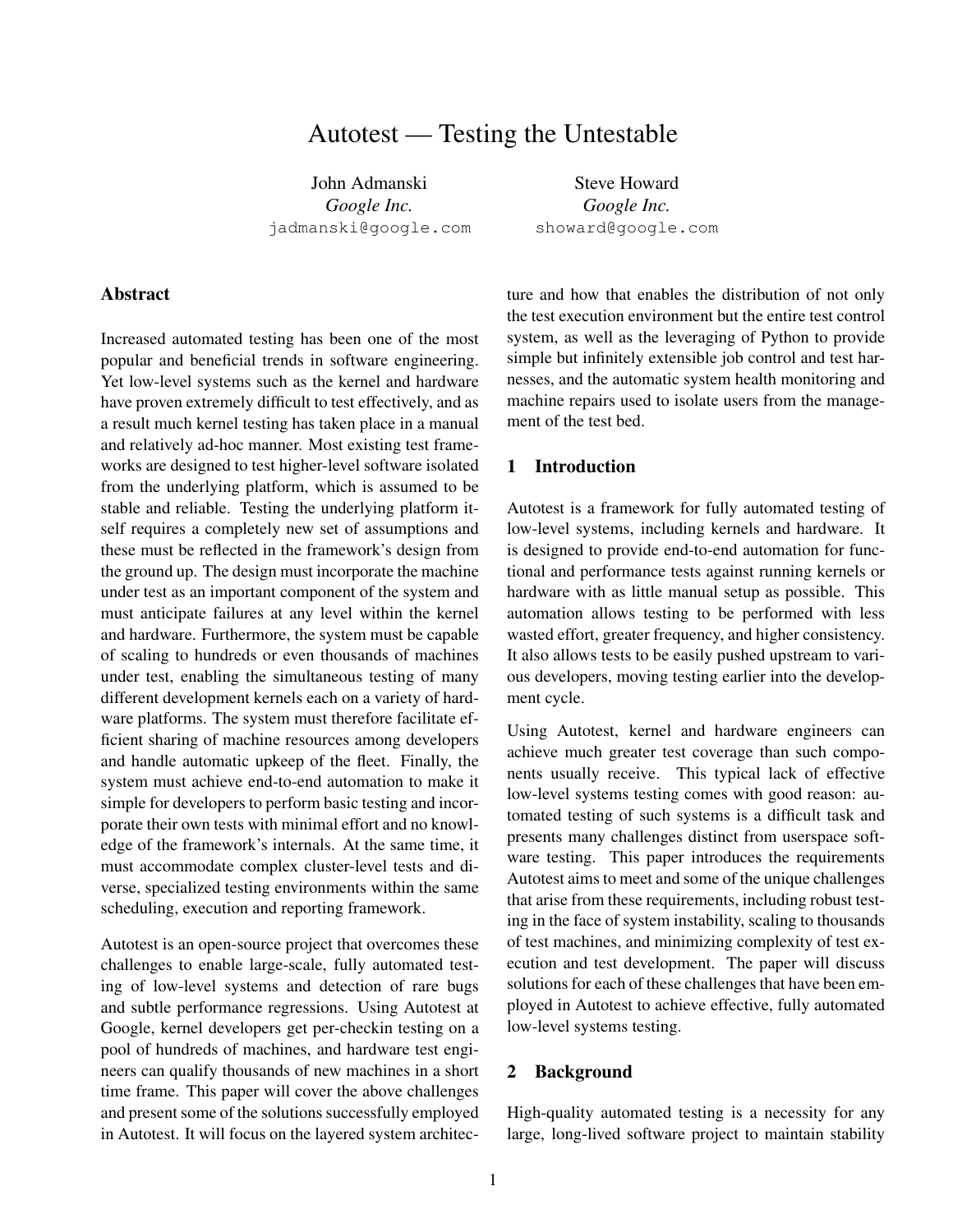

Figure 1: High level operation of a complete Autotest system

while permitting rapid development. This is as true for the Linux kernel and other system software as it is for user-space software. However, so far the benefits of automated testing have been most successfully realized within user-space applications.

Most existing test automation frameworks are targeted at software running on top of the platform provided by the hardware and operating system, the realm in which nearly all software operates. By taking advantage of the assumption that an application is running in a reliable standardized environment provided by the platform, a framework can abstract away and simplify most of the underlying system. When attempting to provide the same services for kernel (and hardware) testing, this assumption is no longer reasonable since the underlying system is an integral component of what is being tested. This was part of the original motivation for the development of the first versions of Autotest and its predecessor, IBM Autobench[5][4].

Autotest begins with the goal of testing the underlying platform itself, and this goal engenders a unique set of requirements. Firstly, because the platform on which Autotest runs is itself under test, Autotest must be built from the ground up to assume system instability. This requires graceful handling of kernel panics, hardware lockups, network failures, and other unexpected failures. In addition, tasks such as kernel installation and hardware configuration must be simple, commonplace activities in Autotest.

Secondly, because the platform under test cannot be easily virtualized, every running test requires a physical machine. Hardware virtualization may be used for basic kernel testing, but as it fails to produce accurate performance results and can mask platform-specific functional issues it is useful only for the most basic kernel functional verification. Autotest is therefore built to run every test on a physical machine, both for kernel and hardware testing. This makes coordination among multiple machines a core necessity in Autotest and furthermore implies that scaling requires distribution of testing among hundreds or even thousands of machines. This additionally creates a need for a system of efficient sharing of test machines between users to maximize utilization over such a large test fleet.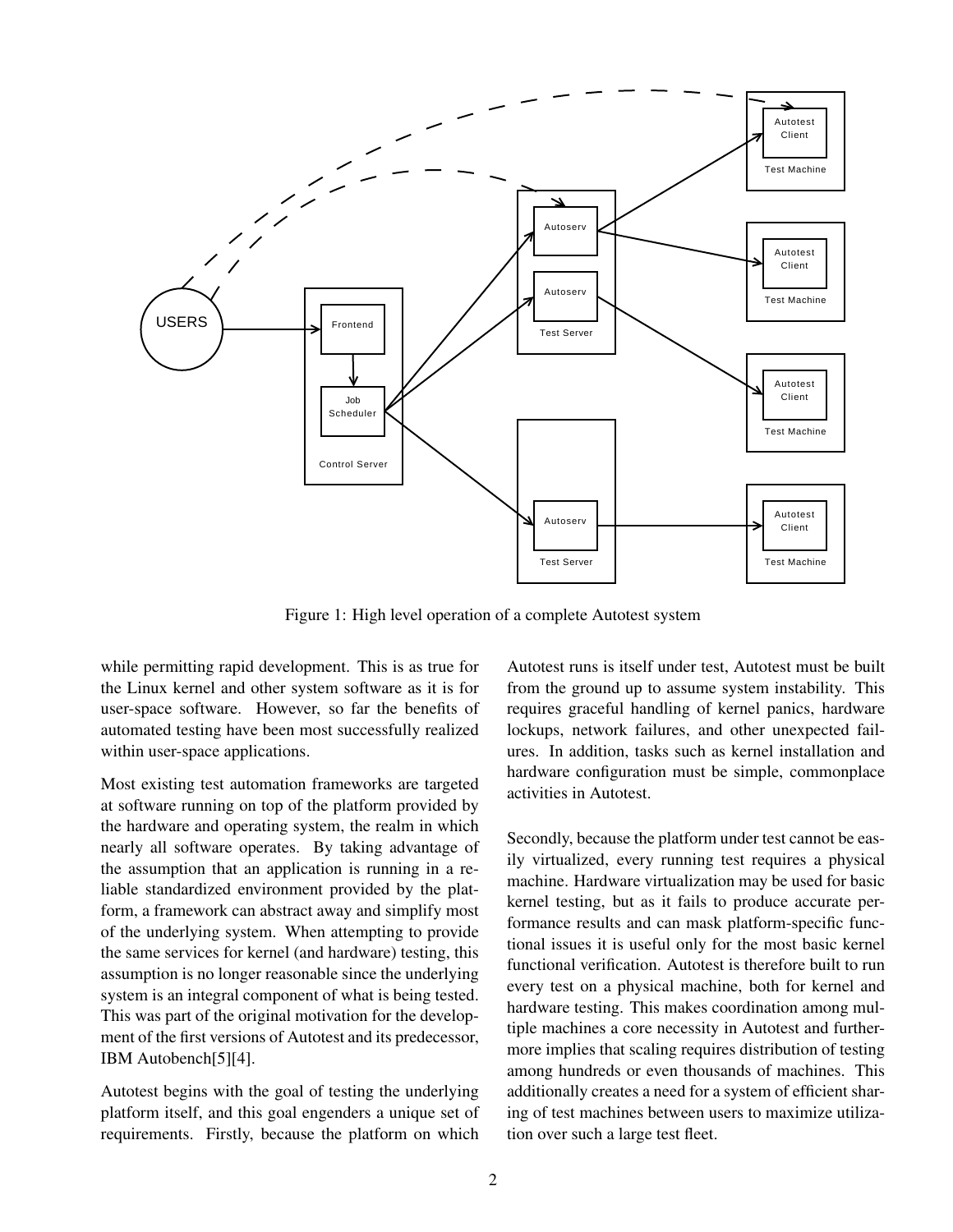Finally, Autotest must fulfill the generic requirements of any testing framework. In particular, Autotest must minimize the overhead imposed on test developers. It must be trivial to incorporate existing tests, easy to write simple new tests, and possible to write complex multiprocess or multimachine tests, all within the same basic framework. Furthermore, developing tests should be a simple, familiar process, requiring interaction with only a small subset of the available infrastructure. Tests must therefore be easily executable by hand and simultaneously pluggable into a large-scale scheduling system. These levels of abstraction are broken down into distinct modules discussed in more detail throughout this paper.

As illustrated in Figure 1, the lowest layer of the system is the Autotest client, a simple test framework that runs on individual machines. The next layer, Autoserv, is designed to run on centralized test servers to automatically install and execute clients and to coordinate multimachine tests. The outermost layer consists of a single frontend and job scheduler to allow multiple users to share a single test fleet and results repository. Note that the dependencies go in only one direction making the design more modular and allowing users to interact with the system on multiple levels. On a large scale users can push a button on a web interface to launch a complete test suite on a large cluster of machines while on a small scale users can run a single test on a local workstation by executing a shell command.

### 2.1 Related work

The Linux Test Project "has a goal to deliver test suites to the open source community that validate the reliability, robustness, and stability of Linux"[1]. It is a collection of functional and stress tests for the Linux kernel and related features as well as a client infrastructure for test execution. The client infrastructure eases the execution of a many tests (there are over 3,000 tests included), supports running tests in parallel, can generate background stress during test execution, and generates a report of test results at the end of a run. LTP is not, however, intended to be a general-purpose, fully-automated kernel testing framework. There are a number of Autotest goals that are specifically non-goals of LTP[8]. It is essentially a collection of tests and is therefore suitable for inclusion into Autotest as a test, and indeed such inclusion has been easily done.

An automation framework called Xentest was developed

for testing the Xen virtualization project. David Barrera *et al.* note that "testing Linux under Xen and testing Linux itself are very much alike" and perform part of their testing by "running standard test suites under Linux running on top of Xen", including LTP[3]. Since testing Xen is much like testing the underlying hardware itself the goals of Autotest share much in common with those of Xentest, both from a kernel testing and a hardware testing point of view. Xentest is a collection of scripts with support for building and booting Xen, running tests under it, and gathering results logs together. It does not support any automated analysis of test results to determine pass/fail conditions. Test runs are configurable by a control file using the Python ConfigParser module. This provides simple configuration but lacks any programmatic power within control files. Finally, Xentest is built closely around Xen and does not aim to be generic framework for kernel or hardware testing. On the other hand, Autotest could be used to perform Xen testing much like Xentest does and some work has been done on this in the past.

Crackerjack is another test automation system, one designed specifically for regression testing[10]. It focuses on finding incompatible API changes between kernel versions. This is valuable testing but is a narrower focus from that of Autotest.

Two frameworks that address the problem of distributed kernel testing are PyReT[6] and ANTS[2]. The former depends on a shared file system for all communications while the latter uses a serial console. Both of these requirements on test machines were deemed too restrictive for Autotest, which relies solely on an SSH connection for communications. ANTS is quite robust to test machine failures, as it configures all test machines from scratch using network booting and is capable of using remote power control to reset and recover machines that have become unresponsive. The system additionally includes a machine reservation tool so that machines can be shared between developers and the automated system without conflict. These are all important features that have found their way into Autotest. However, the system is built strictly for nightly testing and does not support a general queue of user-customizable jobs. It includes very limited results analysis in the form of an email report upon completion of the night's tests. It runs a number of open-source tests (including LTP) but does not support more complex, multimachine tests. Finally, the system is proprietary and therefore of little direct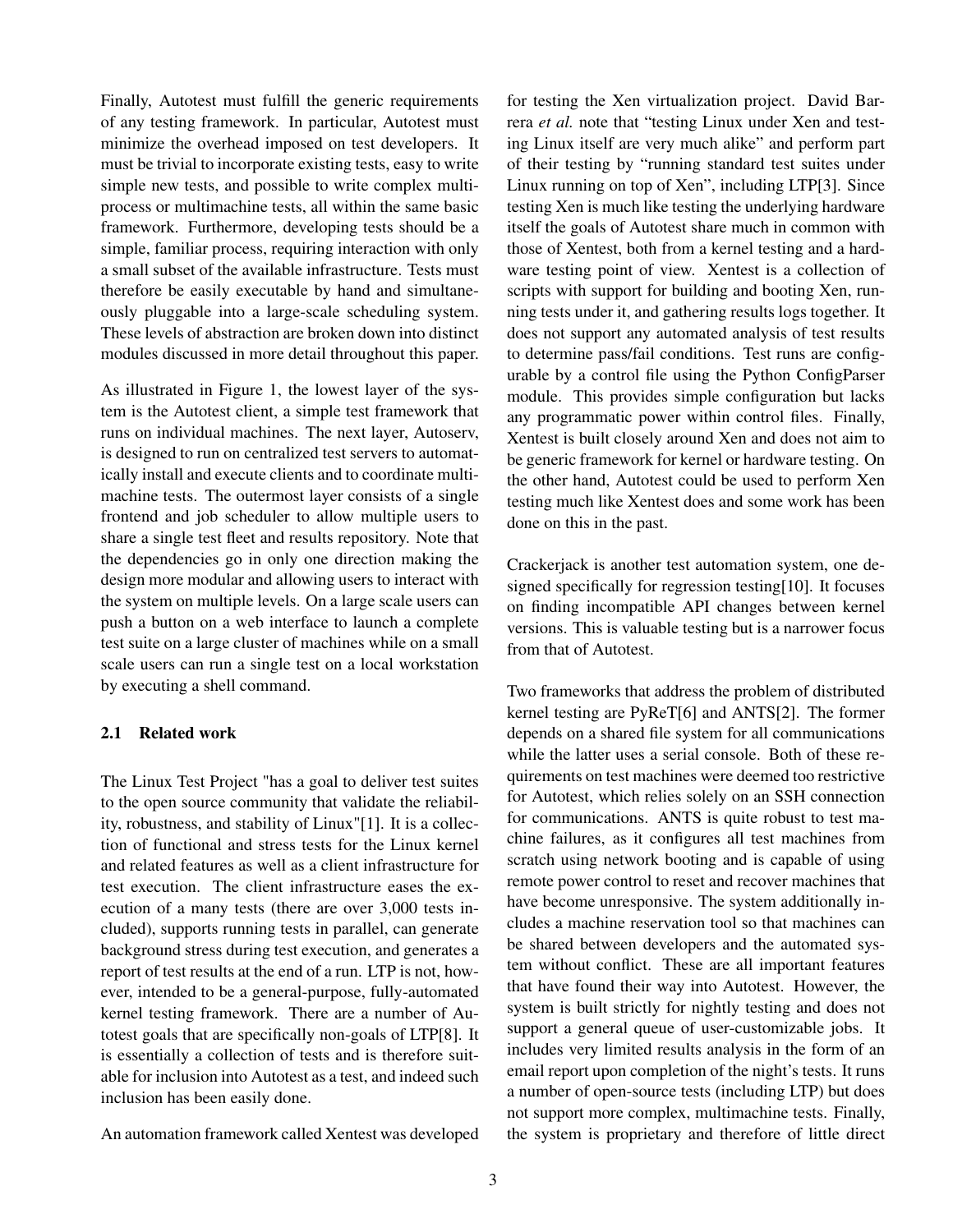utility to the community.

For distributed performance testing of the kernel there exist systems presented by Alexander Ufimtsev[9] and Tim Chen[7]. In both systems, test machines operate autonomously, running a client harness which monitors the kernel repository, building and testing new releases as they appear. In this sense, the systems are built around the specific purpose of per-release testing, although the latter system includes support for testing arbitrary patches on any kernel. Both systems' clients transmit results to a central repository, a remote server in the former case and a shared database in the latter. The former system includes some automated analysis for regression detection based on differences from previous averages, a task not yet implemented in Autotest. The latter system includes a web frontend displaying graphs of each benchmark over kernel versions, with support for displaying profiler information, rerunning tests or bisecting to find the patch responsible for a regression. Autotest includes partial support for these features but could benefit from improvements in this area.

# 3 Autotest Client

The most basic requirement that Autotest is intended to fulfill is to provide an environment for running tests on a machine in a way that meets the following criteria:

- 1. The lowest, most bare-metal access must be available.
- 2. Test results are available in a standard machineparseable way.
- 3. Standard tests developed outside of the framework can be easily run within it.

The first of the criteria, low-level system access, seems fairly self-evident when writing tests which are aimed at the kernel and the hardware itself. To test a particular component of a system, the test must be written using tools that have access the standard API for that component. Since C is the lingua franca of the systems world, a C API can generally be counted on as being available, but even that isn't always the case. When creating a file system during a test, mkfs is going to be the easiest and most readily available mechanism; so as well as being able to easily incorporate custom C the framework must also make it easy to work with external tools.

This initial requirement could have been satisfied by writing the framework itself in C, but that would ultimately have conflicted with the other requirements that Autotest was expected to meet. First, this would've made calling out to external applications ultimately more difficult; while functions like fork, exec, popen and system provide all the basic mechanisms needed to launch an external process and collect results from it, working with them in C requires a relatively large amount of boilerplate compared to a higher-level scripting language such as Perl or Python. This only becomes more true if the output of the executed process needs to be manipulated and/or parsed in any way. The second requirement that test results be logged in a standard way almost guarantees that the test will need to do string manipulation, another task simplified by using a scripting language.

To meet these somewhat conflicting requirements, the Autotest framework itself was written in Python, with utilities provided to simplify the compilation and execution of C code. Tests themselves are implemented by creating a Python module defining a test subclass, satisfying a standardized, pre-defined interface. Individual tests are packaged up in a directory and can be bundled along with whatever additional resources are needed, such as data files, C code to be compiled and executed or even pre-compiled binaries if necessary.

This also satisfies the third of the three requirements, the ability to run standard tests written independently of Autotest. All that is required is to bundle the components necessary for the test with a simple Python wrapper. The wrapper is responsible for setting up any necessary environment, executing the underlying test, and translating the results from the form produced by the test into Autotest standard logging calls. The wrappers are generally quite simple; the median size of a test wrapper in the current Autotest distribution is only 38 lines.

Using Python for implementing tests also provides an easy mechanism for bundling up suites of tests or customizing the execution of specific tests. Tests themselves are executed by writing a "control file" which is simply a Python script executing in a predefined environment. It can be a single line saying "execute this test", a more complex script that executes a whole sequence of tests, or even a script that conditionally executes tests depending on what hardware and kernel are running on the machine. The environment provided by Autotest contains additional utilities that allow control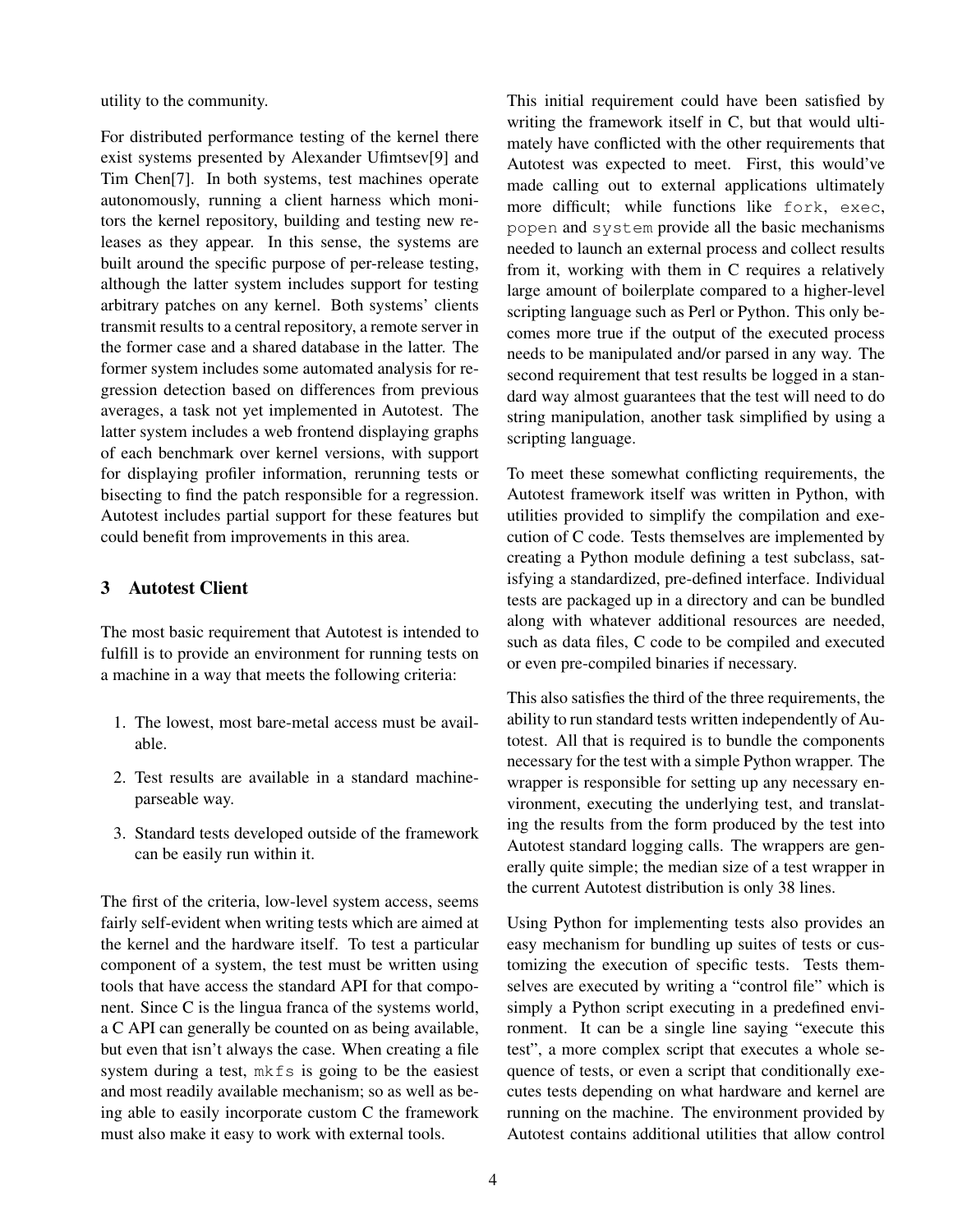files to put the machine into any state necessary for executing tests, even if it requires installing a kernel and rebooting the machine. Having the full power of Python available allows test runners to perform limitless customization without having to learn a custom job control language.

This power does come with one major drawback, though. Due to the dynamic nature of Python and the power available to control files, it is impossible to statically determine much information about a job. For example, it is impossible to know in advance what tests a job will run, and indeed the set of tests run may potentially be nondeterministic. This limitation has not been severe enough to outweigh the benefits of this approach.

### 3.1 Installation Problems

As this system was put into use at Google, the installation of Autotest onto test machines quickly became a serious performance issue. Allowing test developers to bundle data, source code and even binaries with their tests made it easy to write tests but allowed the installation size to grow dramatically. The situation could be somewhat alleviated by minimizing how often an install was necessary, but in practice this only helps if the test framework can be pre-installed on the systems.

The solution to this problem is a fairly standard one: rather than treating Autotest and its test suite as a single, monolithic package, break it up into a set of packages:

- a core package containing the framework itself
- packages for the various utilities and dependencies such as profilers, compilers and any non-standard system utilities that would need to be installed
- packages for the individual tests

Each package is able to declare other packages as dependencies. The core package can be installed everywhere and is fairly lightweight, consisting only of a set of Python source files without any of the more heavyweight data and binaries required by some tests. When executing a job, the framework is then able to dynamically download and install any packages needed to execute a specific test.

### 4 Autotest Server

### 4.1 Distributing test runs across machines

The Autotest client provides sufficient infrastructure for running low-level tests but it only executes tests and collects results on a single machine. To test a kernel on multiple hardware configurations, a tester would need to install the test client on multiple machines, manually run jobs on each of these machines, and examine the results scattered across these systems.

This deficiency led to the development of Autoserv, an Autotest Server, a separate layer designed around the client. It allows a user to run a test by executing a server process on a machine other than the test machine. The server process will connect to the remote test machine via SSH, install an Autotest client, run a job on the client, and then pull the results back from the test machine. Localizing these server runs to a single machine allows users to run test jobs on arbitrary sets of machines while collecting all the results into a central location for analysis.

### 4.2 Recovering failed test systems

Once users start running tests on larger sets of machines, dealing with crashed systems becomes a much more common occurrence. As the number of test machines increases, bad kernels (and random chance) are going to result in more failed systems. When testing on a single machine, manual intervention is the simplest method of dealing with failure, but this does not scale to hundreds or thousands of machines. Automation becomes necessary with two major requirements:

- Automatically detect and report on test machine failures
- Provide a mechanism for repairing broken systems

Handling these requirements entirely within the client running on the test machine is impractical; detecting and reporting a kernel panic or hardware failure will not even be possible when the crash kills the test processes on the machine. Similarly, repair may require re-imaging a machine which will wipe out the client itself.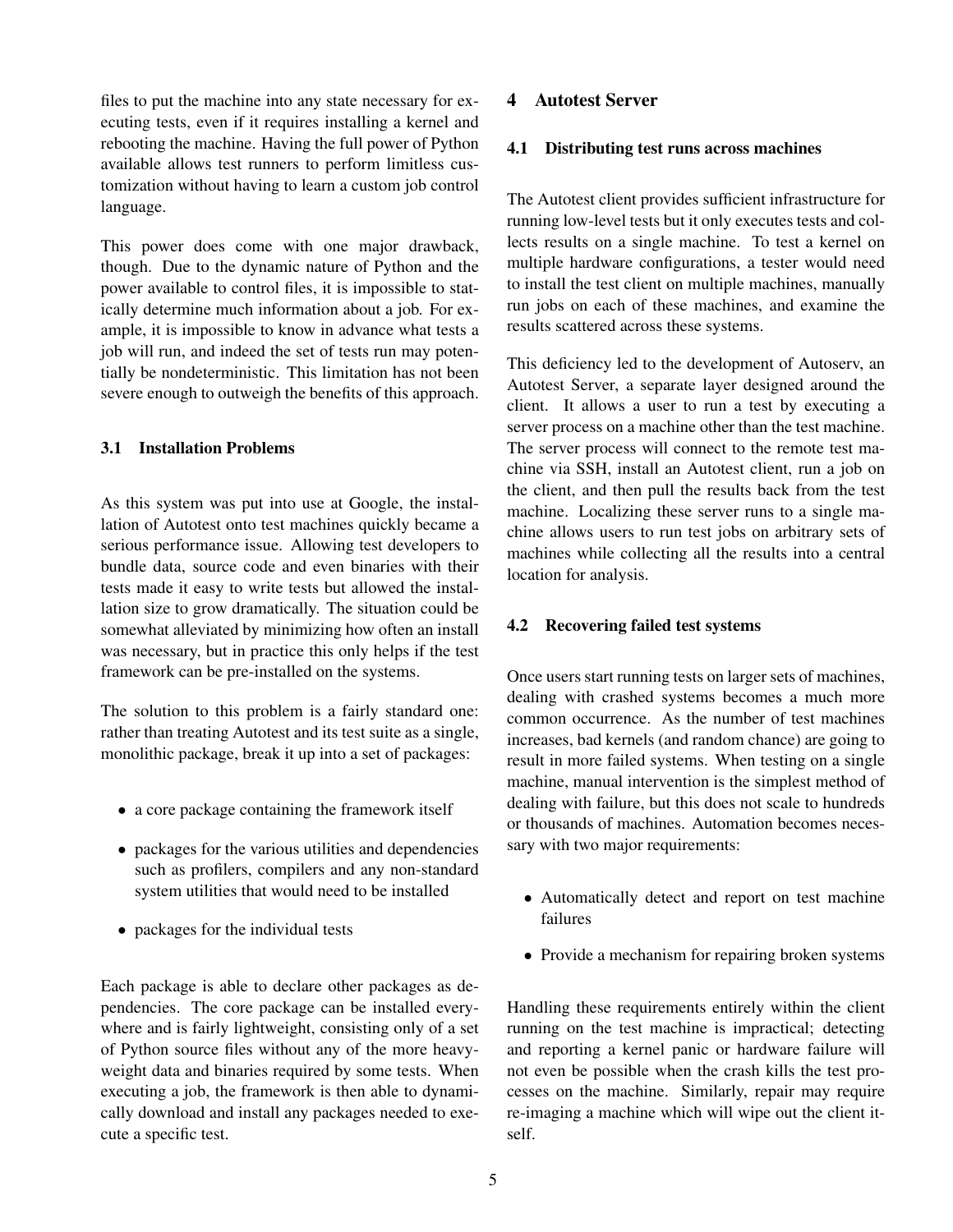With job execution controlled from a remote machine, handling these requirements becomes feasible. Autoserv implements support for monitoring serial console output, network console output and general syslog output in /var/log. It can also interact with external services that collect crash dumps and even power cycle the machine if that capability is available. In the very worst case the server process can at least clearly log the failure of the job (and any tests it was running) along with the last known state of the failed test machine.

Automated repair can also be performed. This is implemented in Autoserv in an escalating fashion, first by making several attempts to put the machine back into a known good state, then by optionally calling out to any local infrastructure in place to carry out a complete reinstallation of the machine, and finally, if necessary, by escalating the repair process to a human. Testing on large numbers of machines now becomes much more practical when systems broken by bad kernels (or bad tests) can be put back into a working state with a minimum of human intervention.

# 4.3 Multi-machine tests

Remote control of test execution also introduces the opportunity to run single tests that span multiple machines. While this could be done with the Autotest client alone by running the client on a master test system and having it drive other slave test systems, this would require duplicating most of the "remote control" infrastructure from the server directly into the client. This could also be problematic from a security point of view since, rather than routing control through a single server, the test machines would require much more liberal access to one another.

Since Autotest already established the need for a separate server mechanism, it was natural to extend it to support "server-side" testing. Instead of only providing a fixed set of server operations (install client and run job, repair, etc.), Autoserv allows testers to supply a Python control file for execution on the server, just like on the client. This can be used to implement, for example, a network test with the following flow:

- Install Autotest client on two machines
- Launch "network server" job on one machine
- Launch "network client" job on one machine

• Wait for both jobs to complete and collect results

No single-machine networking test can duplicate the same results, particularly when attempting to quantify networking performance and not just test the stability of the network stack.

This also allows for execution of larger-scale cluster testing. Although this begins to creep beyond the scope of systems testing it still has significant value, not as a way to test the cluster applications but rather as a way of testing the impact of kernel and hardware changes on larger-scale applications. A smaller-scale cluster test can follow a workflow similar to that for network testing. Alternatively, a server job can make use of preexisting cluster setup and management tools, simply driving the external services and collecting results afterwards.

# 4.4 Mitigating Network Unreliability

While one of the primary goals of Autoserv is to increase reliability, it also introduces new unreliabilities as an unfortunate side effect. The primary issue is that it introduces a new point of failure, the connection between the server and the client machines. Working directly with the client, a user can launch a job on a machine and return after expected completion, and any transient network issues will not affect the test result. This is no longer the case when the job is being controlled by a remote server that continuously monitors the test machine. The problem can be alleviated somewhat by periodically polling the remote machine rather than continually monitoring it, but ultimately this only reduces susceptibility to the problem.

Implementing more reliable communications over OpenSSH ultimately proved too difficult, primarily due to the lack of control over and visibility into network failure modes. One alternative considered was to use a completely separate communication mechanism, but this was rejected as impractical. Using SSH provides Autotest with a robust and secure mechanism for communication and remote execution, without requiring the large investment of time and labor required to invent a custom protocol that would then need to be installed on every test machine.

Instead the solution was to add an alternative SSH implementation that uses a Python package (paramiko<sup>1</sup>)

<sup>1</sup>http://www.lag.net/paramiko/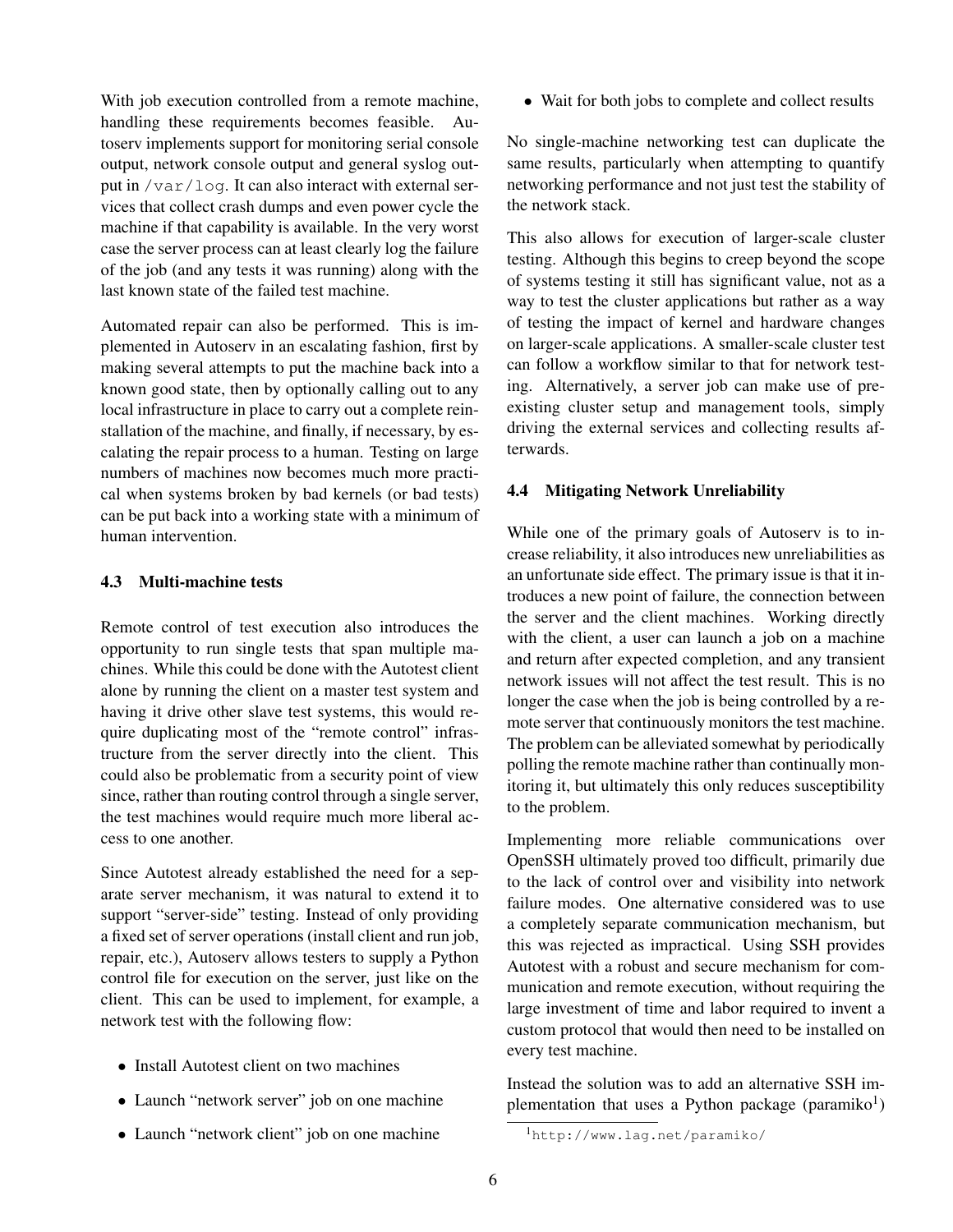instead of launching an external OpenSSH process. Using an in-process library allowed tighter integration and communication between Autoserv and the SSH implementation, allowing the use of long-lived SSH connections with automatic recovery from network failure. At the same time modifications were made to the Autotest client to allow it to be run as a detachable daemon so that the automatic connection recovery could re-attach to clients with no impact on the local testing.

Adding paramiko support had the additional benefit of reducing the overhead of executing SSH operations from Autoserv by performing them in-process, as well as simplifying the use of multi-channel SSH sessions to avoid the cost of continually creating and terminating new sessions. Within Autoserv this is implemented in such a way that the paramiko-based implementation can be used as a drop-in replacement for the OpenSSHbased one, allowing testers to make use of whichever is better suited to their needs. OpenSSH works better "out of the box" with most Linux configurations, while paramiko, which requires more setup and configuration, ultimately allows for more reliable, lightweight connections.

# 5 Scheduler and Frontend

#### 5.1 Shared machine pool

Autoserv provides a convenient and reliable way for individual users to test small numbers of platforms. As a standalone application, however, it cannot possibly fulfill the requirement of scaling to thousands of machine and achieving efficient utilization of a shared machine pool. To address these needs the Autotest service architecture provides a layer on top of Autoserv that allows Autotest to operate as a shared service rather than a standalone application. Rather than execute the Autotest client or server directly, users interact with a central service instance through a web- or command-linebased interface. The service maintains a shared machine pool and a global queue of test jobs requested by users. There are three major components that make this usage model possible. The Autotest Frontend is an interface for users to schedule and monitor test jobs and manage the machine pool. The Autotest Scheduler is responsible for executing and monitoring Autoserv to run tests on machines in the pool in response to user requests. Finally, the results analysis interface, not discussed in this paper, provides a common interface to view, aggregate and analyze test results.

The Autotest Frontend is a web application for scheduling tests, monitoring ongoing testing, and managing test machines. It operates on a database which takes the available tests, the machines in the shared test bed, and the global queue of test jobs that have been scheduled by users. The scheduler interacts with the frontend through this database, executing test jobs that have been scheduled and updating the statuses of jobs and machines based on execution progress.

The frontend supports a number of features to help users organize the machine pool. First, the system supports access control lists to restrict the set of users that can run tests on certain machines. Some machines may be open for general testing, but some users, particularly hardware testers, will have dedicated machines that cannot be used by others. Second, the system supports tagging of machines with arbitrary labels. The most common usage of this feature is to mark the platform of a machine, which is often important for both job scheduling and results analysis. Labels can additionally be used to declare machine capabilities, such as remote power control, or to group together large numbers of machines for easier scheduling.

The scheduler is a daemon running on the server whose primary purpose is to execute and monitor Autoserv processes. The scheduler continuously matches up scheduled test jobs with available machines, launches Autoserv processes to execute these jobs, and monitors these processes to completion. It updates the database with the status of each job throughout execution, allowing the user to track job progress. Upon completion, the scheduler executes a parser to read Autoserv's structured results logs into a database of test results. The user can then perform powerful analysis of these results through a special results analysis interface.

An important feature of the scheduler is its statelessness. While it maintains plenty of in-memory state, all important state can be reconstructed from the database. This is exactly what happens upon scheduler startup, ensuring that when the scheduler needs to restart, all tests will continue running uninterrupted and machine time won't be wasted. This is critical for minimizing user impact during deployments of new Autotest versions or after a scheduler crash.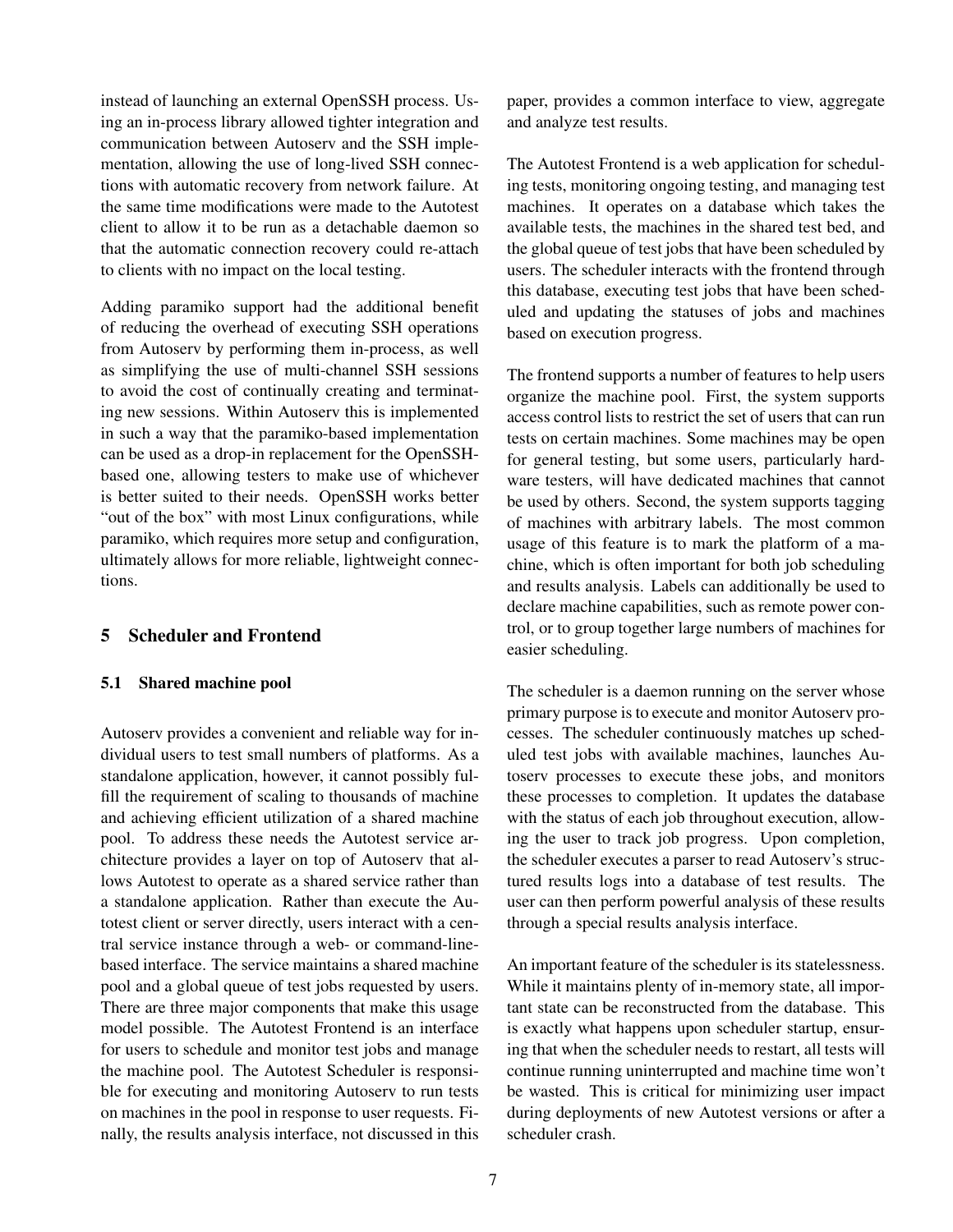In addition, as the test fleet scales to thousands of machines, automated fleet health management becomes critical. To this end, the scheduler takes advantage of Autoserv's machine diagnosis and repair functionality. The scheduler launches special Autoserv processes to verify machine health before each job and perform repairs as necessary. Machines that cannot be repaired are marked as such in the database, from which a machine health dashboard can read and summarize machine health data. Additionally, the scheduler performs periodic reverification of known dead machines to catch any manual repairs that may have occurred.

#### 5.2 Distributed execution for scalability

When all Autoserv processes are running on a single server, serious performance degradation tends to set in around 1,000 simultaneous machines under test. The scheduler supports global throttling of running processes to avoid bringing the system to a halt, but this still leaves a scalability limit imposed by the hardware itself. To alleviate the problem and allow for further scaling, the scheduler supports distributing Autoserv processes among a pool of servers.

A single scheduler coordinates execution among multiple servers and all results are centralized on a single archive server after execution completes. Each server can support roughly 1,000 machines under test, and to date no Autotest installation has reached a limit on the number of servers that can be utilized in the system. In addition to increasing scalability, distributed execution increases system reliability. Since execution servers are completely independent of each other, each can fail completely without bringing the entire service to a halt. With this distributed execution model, the Autotest service at Google has scaled to approximately 5,000 simultaneous machines under test.

### 5.3 Automatic generation of control files

To run a single test, users of Autoserv can run one of the existing control files written for each test. However, in order to run multiple tests within a single execution the user must write a custom control file. While control files have been kept as simple as possible, writing a custom control file still presents a major barrier to entry for new users. To this end, the Autotest Frontend simplifies the process of running multiple tests by support automatic generation of control files.

Creating a job through the frontend consists of selecting a number of tests, a number of machines, and a variety of job options. The user can select tests from a list, which includes a description of each test, and the frontend will automatically generate a control file to run the selected tests. Users may also specify a kernel to install and select profilers to enable during testing and the generated control file will incorporate all of these options. This allows users to run moderately complex jobs through Autotest with ease, without requiring any knowledge of control files. Machines can be similarly selected from a list, either one-by-one or in bulk based on filtering by hostname or platform (or any other machine label). Furthermore, users may request that the job run on any machine of a particular platform and allow the scheduler to select one at run time. This feature helps increase utilization of shared test machines and makes it particularly easy to run automated jobs without a static, dedicated set of machines.

### 5.4 Support for high-level automation

The bulk of the work for the web frontend is performed on the web server, which operates primarily as an RPC server. It is written in Python using the  $D$ jango<sup>2</sup> web framework and communicates with a  $MySQL^3$ database. The web interface is a fully-fledged application running in the browser implemented using Google Web Toolkit<sup>4</sup>. It communicates with the server solely through the RPC interface. There is also a commandline interface, implemented in Python, which communicates with the server through the same RPC interface. This is made possible by the use of the lightweight JSON<sup>5</sup> data-interchange format which is easily implemented in either language. Furthermore, custom scripts can be written that access the RPC interface directly, providing the full capabilities of the web frontend through a simple interface. This supports powerful and easy high-level automation, allowing users to extend the functionality of Autotest with external scripts layered on top of the frontend.

<sup>2</sup>http://www.djangoproject.com/

<sup>3</sup>http://www.mysql.com/

<sup>4</sup>http://code.google.com/webtoolkit/

<sup>5</sup>http://www.json.org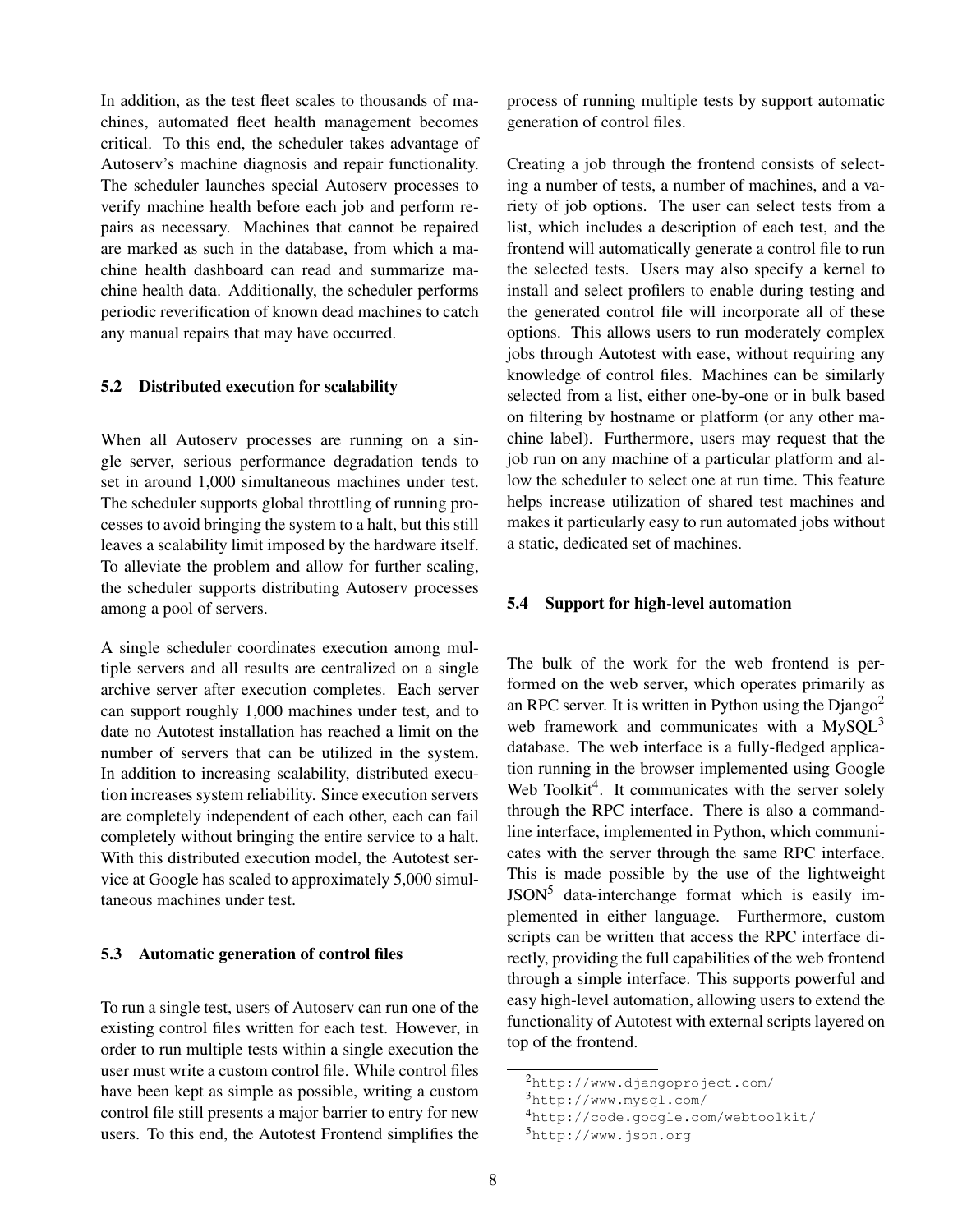# 6 Future Directions

Autotest has made great strides in automating the execution of kernel and hardware tests. But test execution usually occurs in the context of a qualification process, and the full qualification process remains a tedious and rather mechanical ordeal. Qualifying a new kernel generally involves running a collection of functional and performances tests over a large population of machines representing a range of hardware platforms. The choice of tests to execute may be dependent on the outcome of earlier tests. The results must then be compared to those for a known stable kernel to find statistically significant deviations. Furthermore, a continuous testing system would like to execute this entire process in a fully-automated fashion, reporting deviations on a perchange basis. Qualifying a collection of new machines involves a similar, but not identical, process. In particular, individual machines will must be tracked through a cycle of testing, triaging, and repairing by either updating system software or manipulating hardware components. At the same time, this individualized tracking must scale to hundreds or thousands of machines, and the process must culminate in a report of significant deviations from a known stable platform.

While Autotest abstracts away many of the low-level issues involved in these processes, it does little to automate these higher-level processes. Successful automation of such processes is one of the major unsolved problems for the Autotest project. Fortunately, the high-level automation support provided by the frontend makes it possible to prototype solutions to these problems. Such solutions can be built on top of the Autotest architecture without requiring modifications to Autotest itself, and indeed a number of such solutions have been built to satisfy needs of particular Autotest users. These prototypes provide a useful path forward to incorporate such automation into the Autotest system.

In addition, improved reporting remains an area of great opportunity for Autotest. Autotest's current reporting interface can generate a variety of reports, potentially spanning multiple jobs, but it still requires a significant manual effort to draw useful high-level conclusions and it still makes triage of failures a difficult task. To aid the former task, Autotest needs to support better automated folding of larger amounts of data into smaller, more concise reports which highlight significant quality deviations and hide the rest of the data. For easier triaging of failures, Autotest needs to better categorize and organize test output and more efficiently guide users to the places where failure details are most likely to be found.

# 7 Conclusion

A significant amount of developer time has been invested in Autotest to enable the continuous execution of small- and large-scale tests on thousands of machines. This effort has successfully overcome numerous problems with reliability and scalability inherent in testing low-level systems such as the kernel and hardware components. While further work remains to be done to improve and automate the high-level testing workflow, the fundamental components are in place and already usable for large-scale testing today.

# Acknowledgements

We would like to thank Martin Bligh for his input to and his reviews of drafts of this paper.

### Legal Statement

This work represents the view of the authors and does not necessarily represent the views of Google.

Linux is a trademark of Linus Torvalds in the United States, other countries, or both.

Other company, produce and service names may be the trademarks or service marks of others.

# References

- [1] Linux Test Project. http://ltp.sourceforge.net.
- [2] Jason Baietto. Linux Quality Assurance Utilizing An Automated Nightly Test System. http: //www.ccur.com/isddocs/ANTS.pdf.
- [3] David Berrera, Li Ge, Stephanie Glass, and Paul Larson. Testing the Xen Hypervisor and Linux Virtual Machines. In *Linux Symposium*, volume 1, pages 271–288, 2005.